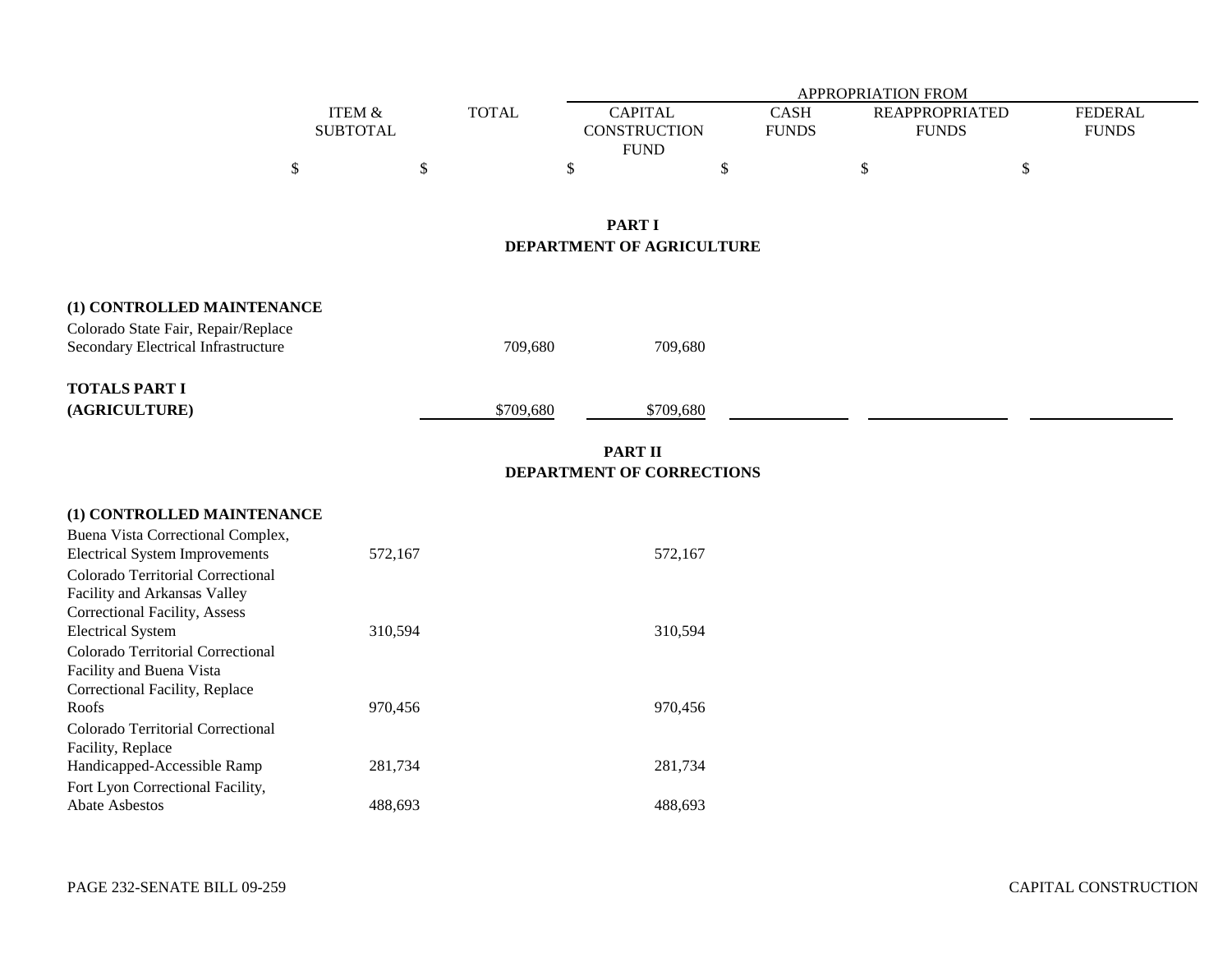|                                                                                                            |                           |              | APPROPRIATION FROM                                   |                             |                                       |                                |  |  |  |
|------------------------------------------------------------------------------------------------------------|---------------------------|--------------|------------------------------------------------------|-----------------------------|---------------------------------------|--------------------------------|--|--|--|
|                                                                                                            | ITEM &<br><b>SUBTOTAL</b> | <b>TOTAL</b> | <b>CAPITAL</b><br><b>CONSTRUCTION</b><br><b>FUND</b> | <b>CASH</b><br><b>FUNDS</b> | <b>REAPPROPRIATED</b><br><b>FUNDS</b> | <b>FEDERAL</b><br><b>FUNDS</b> |  |  |  |
|                                                                                                            | \$<br>\$                  |              | \$                                                   | \$                          | \$<br>\$                              |                                |  |  |  |
| Limon Correctional Facility and<br>Arkansas Valley Correctional<br>Facility, Replace Kitchen Drain<br>Line | 795,388                   | 3,419,032    | 795,388                                              |                             |                                       |                                |  |  |  |
| (2) CAPITAL CONSTRUCTION                                                                                   |                           |              |                                                      |                             |                                       |                                |  |  |  |
| Colorado State Penitentiary II, High<br>Custody Expansion<br>Correctional Industries, Minor                | 2,000,000                 |              |                                                      | $2,000,000$ <sup>a</sup>    |                                       |                                |  |  |  |
| <b>Construction Projects</b>                                                                               | 1,048,000                 |              |                                                      | $1,048,000^{\rm b}$         |                                       |                                |  |  |  |
| <b>Inmate In-cell Services</b>                                                                             | 1,249,592                 |              |                                                      | $1,249,592^b$               |                                       |                                |  |  |  |
| Lease Purchase of Colorado State<br>Penitentiary II<br>Multi-Use Support Building, Youth                   | 13,942,350                |              | 8,175,782                                            | 5,766,568 <sup>a</sup>      |                                       |                                |  |  |  |
| Offender System                                                                                            | 296,332                   |              |                                                      | $296,332^b$                 |                                       |                                |  |  |  |
|                                                                                                            |                           | 18,536,274   |                                                      |                             |                                       |                                |  |  |  |

a These amounts shall be from the Corrections Expansion Reserve Fund created in Section 17-1-116, C.R.S.

<sup>b</sup> These amounts shall be from sales revenues earned by Correctional Industries.

| <b>TOTALS PART II</b><br>(CORRECTIONS)                                             | \$21,955,306 | \$11,594,814 | \$10,360,492              |  |  |  |  |  |
|------------------------------------------------------------------------------------|--------------|--------------|---------------------------|--|--|--|--|--|
| <b>PART III</b><br>DEPARTMENT OF HIGHER EDUCATION                                  |              |              |                           |  |  |  |  |  |
| (1) ADAMS STATE COLLEGE<br>(A) Capital Construction<br><b>Auxiliary Facilities</b> | 22,000,000   |              | $22,000,000$ <sup>a</sup> |  |  |  |  |  |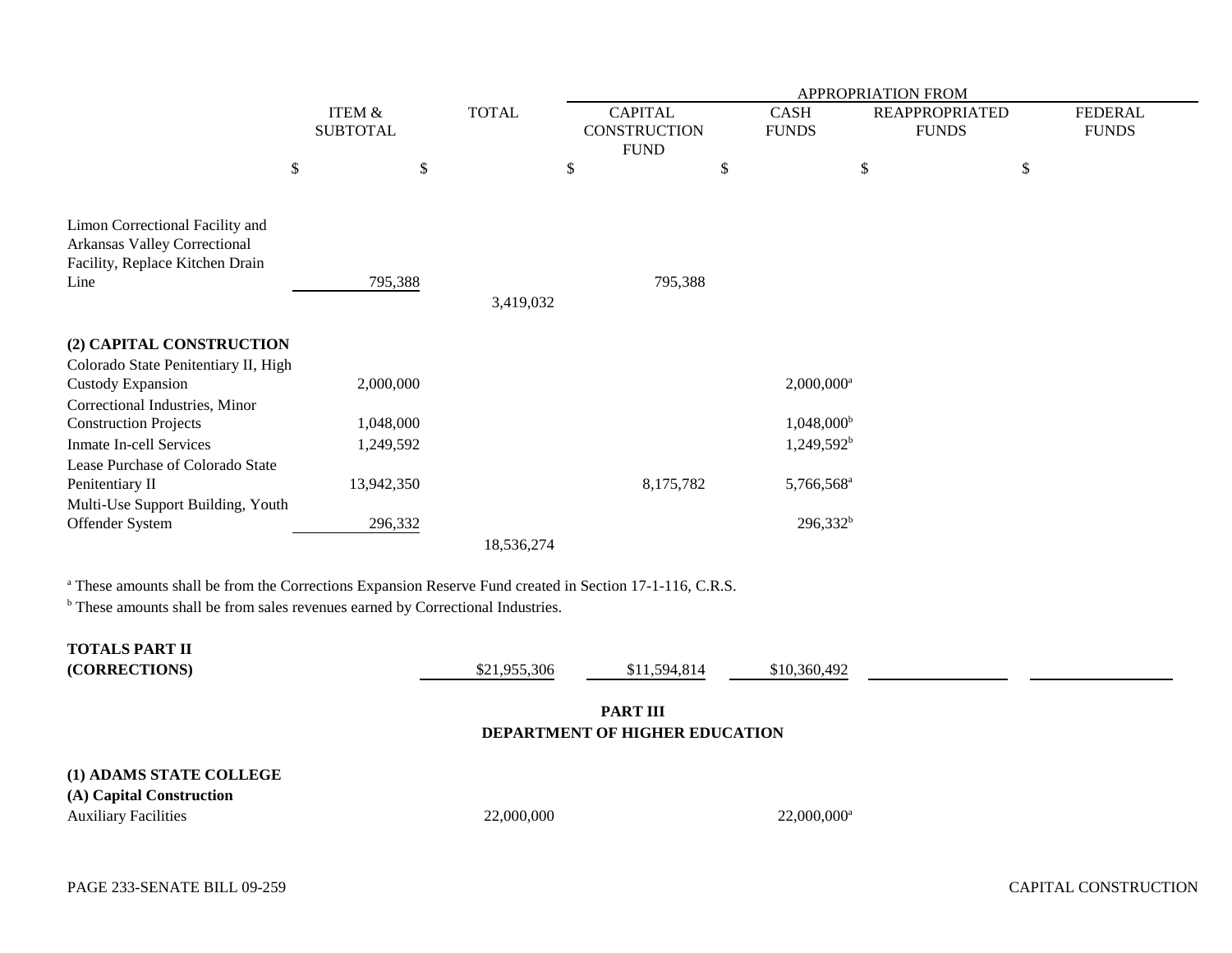|                   |              |                | APPROPRIATION FROM |                       |                |  |  |  |  |  |
|-------------------|--------------|----------------|--------------------|-----------------------|----------------|--|--|--|--|--|
| <b>ITEM &amp;</b> | <b>TOTAL</b> | <b>CAPITAL</b> | CASH               | <b>REAPPROPRIATED</b> | <b>FEDERAL</b> |  |  |  |  |  |
| <b>SUBTOTAL</b>   |              | CONSTRUCTION   | <b>FUNDS</b>       | <b>FUNDS</b>          | <b>FUNDS</b>   |  |  |  |  |  |
|                   |              | <b>FUND</b>    |                    |                       |                |  |  |  |  |  |
|                   |              |                |                    |                       |                |  |  |  |  |  |

<sup>a</sup> This amount shall be from institutional sources. It meets the criteria in Section 24-75-303 (3) (a) (II), C.R.S., and is shown here for informational purposes only. Therefore, it shall not be accounted for in the State's Capital Construction Fund and the limitations on encumbrance timeliness and use of internal workforce do not apply.

| (2) MESA STATE COLLEGE         |            |                |
|--------------------------------|------------|----------------|
| (A) Controlled Maintenance     |            |                |
| Tomlinson Library, Repair Roof | 355,332    | 355,332        |
|                                |            |                |
| (B) Capital Construction       |            |                |
| North Avenue Student Housing   |            |                |
| Project                        | 34,215,812 | $34,215,812^a$ |

<sup>a</sup> This amount shall be from institutional sources. It meets the criteria in Section 24-75-303 (3) (a) (II), C.R.S., and is shown here for informational purposes only. Therefore, it shall not be accounted for in the State's Capital Construction Fund and the limitations on encumbrance timeliness and use of internal workforce do not apply.

34,571,144

| (3) WESTERN STATE COLLEGE                     |           |         |           |
|-----------------------------------------------|-----------|---------|-----------|
| (A) Controlled Maintenance                    |           |         |           |
| Repair/Replace Electrical Power               |           |         |           |
| <b>Distribution</b>                           |           | 359,683 | 359,683   |
|                                               |           |         |           |
| (4) COLORADO STATE UNIVERSITY AT FORT COLLINS |           |         |           |
| (A) Controlled Maintenance                    |           |         |           |
| Main Campus, Improve Sanitary                 |           |         |           |
| Sewer                                         | 697.840   |         | 697,840   |
| Multiple Buildings, Replace                   |           |         |           |
| <b>Environmental Control Systems</b>          | 377,134   |         | 377,134   |
| Replace Deteriorating Steam and               |           |         |           |
| Condensate North Line                         | 1,430,327 |         | 1,430,327 |
|                                               | 2.505.301 |         |           |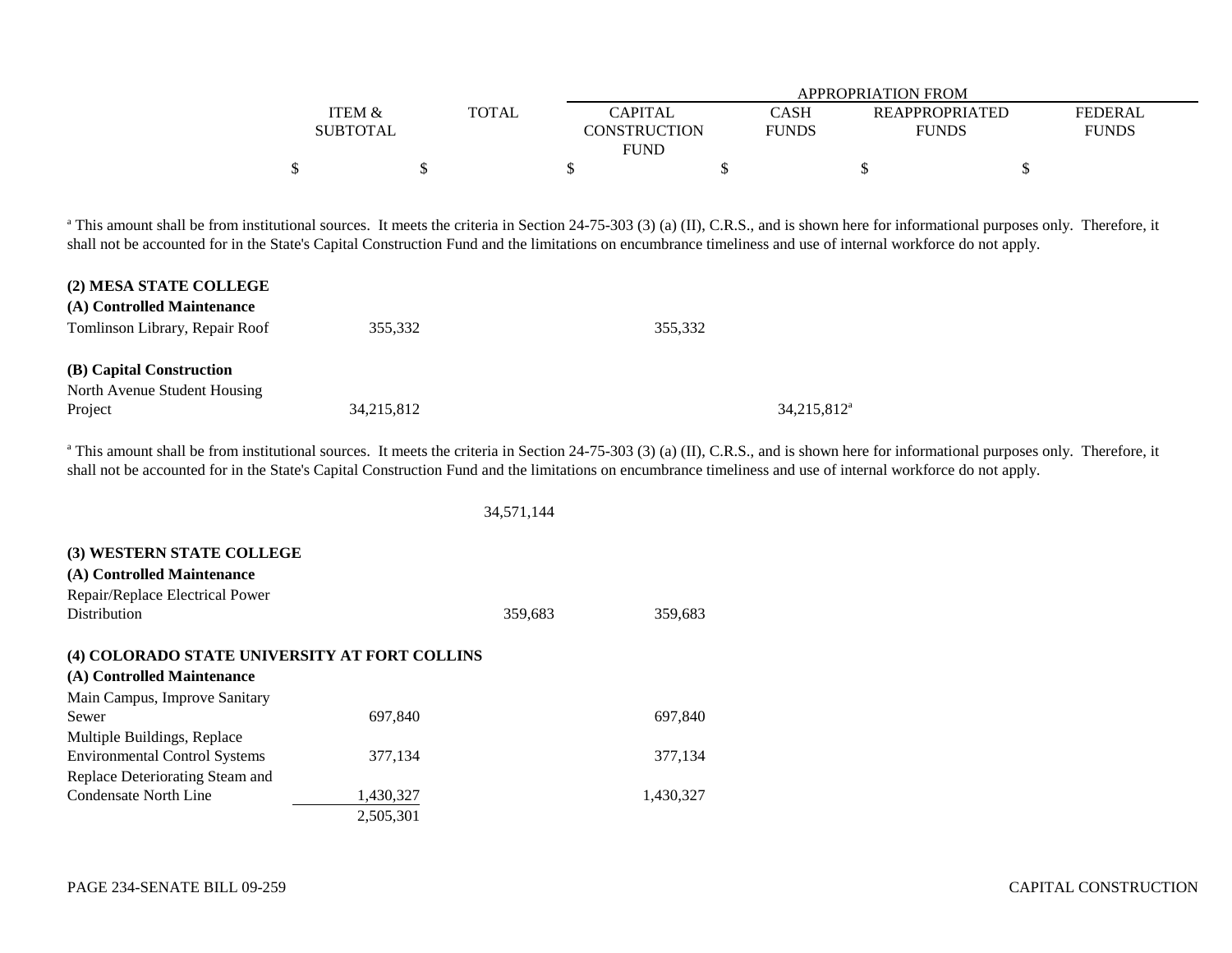|                                                                 |                                      |            |              |                         | <b>APPROPRIATION FROM</b> |                         |                       |    |                |  |  |
|-----------------------------------------------------------------|--------------------------------------|------------|--------------|-------------------------|---------------------------|-------------------------|-----------------------|----|----------------|--|--|
|                                                                 | <b>ITEM &amp;</b><br><b>SUBTOTAL</b> |            | <b>TOTAL</b> | <b>CAPITAL</b>          |                           | <b>CASH</b>             | <b>REAPPROPRIATED</b> |    | <b>FEDERAL</b> |  |  |
|                                                                 |                                      |            |              |                         | <b>CONSTRUCTION</b>       | <b>FUNDS</b>            | <b>FUNDS</b>          |    | <b>FUNDS</b>   |  |  |
|                                                                 |                                      |            |              |                         | <b>FUND</b>               |                         |                       |    |                |  |  |
|                                                                 | \$                                   | \$         |              | \$                      | \$                        |                         | \$                    | \$ |                |  |  |
|                                                                 |                                      |            |              |                         |                           |                         |                       |    |                |  |  |
| (B) Capital Construction                                        |                                      |            |              |                         |                           |                         |                       |    |                |  |  |
| <b>Biology Building</b>                                         | 60,000,000                           |            |              |                         | $60,000,000$ <sup>a</sup> |                         |                       |    |                |  |  |
| <b>Eddy Building</b>                                            |                                      | 6,000,000  |              |                         | $6,000,000$ <sup>a</sup>  |                         |                       |    |                |  |  |
| Institute for Teaching and Learning                             |                                      | 13,000,000 |              | 13,000,000 <sup>a</sup> |                           |                         |                       |    |                |  |  |
|                                                                 |                                      | 79,000,000 |              |                         |                           |                         |                       |    |                |  |  |
|                                                                 |                                      |            |              |                         |                           |                         |                       |    |                |  |  |
| <sup>a</sup> These amounts shall be from institutional sources. |                                      |            |              |                         |                           |                         |                       |    |                |  |  |
|                                                                 |                                      |            | 81,505,301   |                         |                           |                         |                       |    |                |  |  |
|                                                                 |                                      |            |              |                         |                           |                         |                       |    |                |  |  |
| (5) COLORADO STATE UNIVERSITY AT PUEBLO                         |                                      |            |              |                         |                           |                         |                       |    |                |  |  |
| (A) Capital Construction                                        |                                      |            |              |                         |                           |                         |                       |    |                |  |  |
| <b>Student Housing Facility</b>                                 |                                      |            | 49,507,547   |                         |                           | 49,507,547 <sup>a</sup> |                       |    |                |  |  |
|                                                                 |                                      |            |              |                         |                           |                         |                       |    |                |  |  |

<sup>a</sup> This amount shall be from institutional sources. It meets the criteria in Section 24-75-303 (3) (a) (II), C.R.S., and is shown here for informational purposes only. Therefore, it shall not be accounted for in the State's Capital Construction Fund and the limitations on encumbrance timeliness and use of internal workforce do not apply.

| (6) UNIVERSITY OF COLORADO AT BOULDER<br>(A) Controlled Maintenance |            |                        |
|---------------------------------------------------------------------|------------|------------------------|
| Henderson Building, Construct                                       |            |                        |
| <b>Enclosed Stair Towers</b>                                        | 1,596,097  | 1,596,097              |
| Ramaley and Macky Buildings,                                        |            |                        |
| <b>Upgrade Fire Suppression</b>                                     | 871,530    | 871,530                |
|                                                                     | 2,467,627  |                        |
| (B) Capital Construction                                            |            |                        |
| Basketball and Volleyball Practice                                  |            |                        |
| Facility                                                            | 9,985,000  | 9,985,000 <sup>*</sup> |
| <b>Behavioral Science Building</b>                                  | 1,805,376  | 1,805,376              |
| Williams Village                                                    | 51,535,000 | 51,535,000             |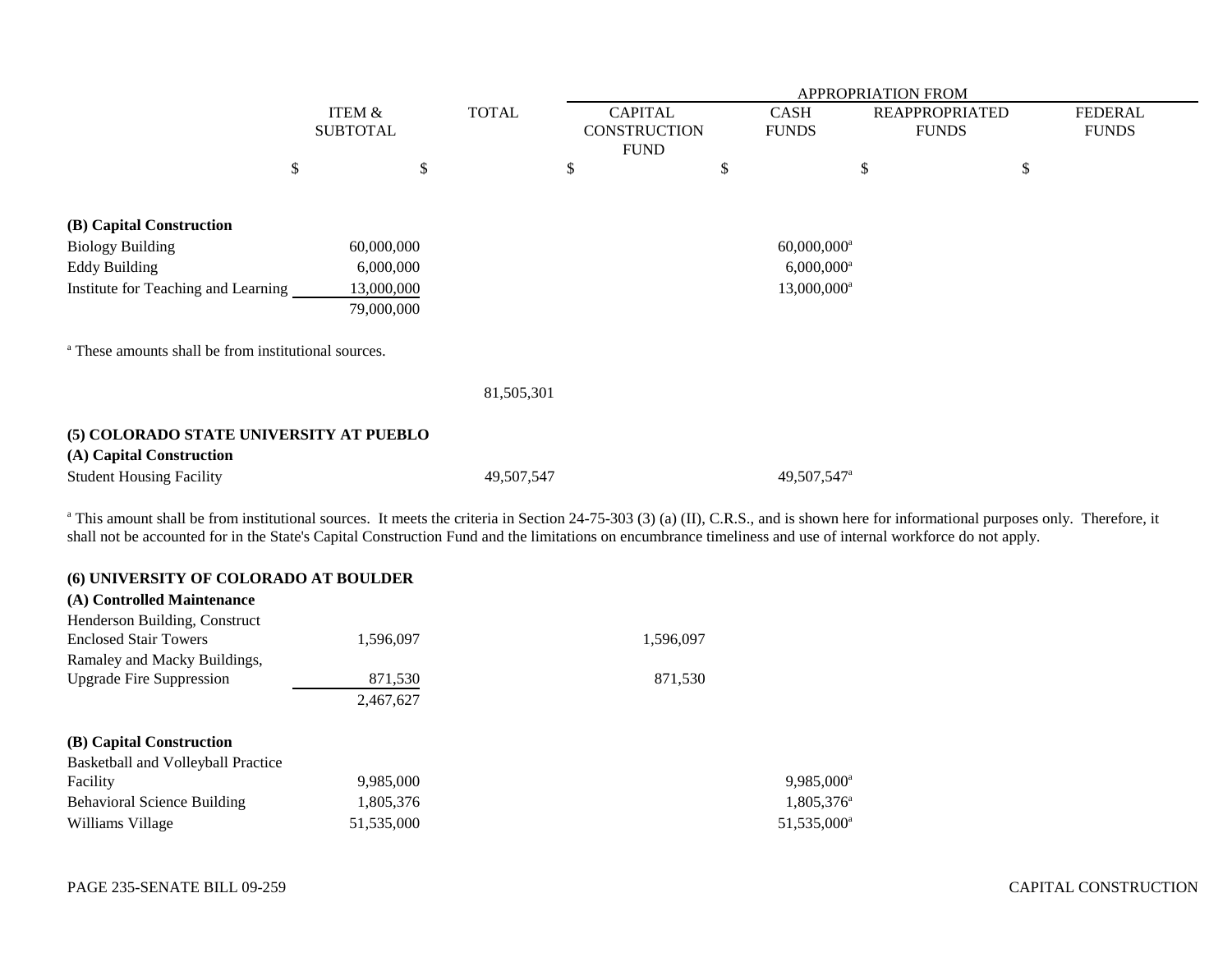|                                     |                 |              | <b>APPROPRIATION FROM</b> |   |                           |                       |  |                |
|-------------------------------------|-----------------|--------------|---------------------------|---|---------------------------|-----------------------|--|----------------|
|                                     | ITEM &          | <b>TOTAL</b> | <b>CAPITAL</b>            |   | <b>CASH</b>               | <b>REAPPROPRIATED</b> |  | <b>FEDERAL</b> |
|                                     | <b>SUBTOTAL</b> |              | <b>CONSTRUCTION</b>       |   | <b>FUNDS</b>              | <b>FUNDS</b>          |  | <b>FUNDS</b>   |
|                                     |                 |              | <b>FUND</b>               |   |                           |                       |  |                |
|                                     |                 |              |                           | Φ |                           |                       |  |                |
|                                     |                 |              |                           |   |                           |                       |  |                |
|                                     |                 |              |                           |   |                           |                       |  |                |
| Willard and Hallett Residence Halls |                 |              |                           |   |                           |                       |  |                |
| Recommissioning                     | 10,925,000      |              |                           |   | $10,925,000^{\mathrm{a}}$ |                       |  |                |
|                                     | 74,250,376      |              |                           |   |                           |                       |  |                |

<sup>a</sup> These amounts shall be from institutional sources. They meet the criteria in Section 24-75-303 (3) (a) (II), C.R.S., and are shown here for informational purposes only. Therefore, they shall not be accounted for in the State's Capital Construction Fund and the limitations on encumbrance timeliness and use of internal workforce do not apply.

#### 76,718,003

# **(7) UNIVERSITY OF COLORADO AT DENVER AND HEALTH SCIENCES CENTER**

| (A) Capital Construction                                                                                      |            |            |           |                          |  |  |  |  |  |  |  |  |
|---------------------------------------------------------------------------------------------------------------|------------|------------|-----------|--------------------------|--|--|--|--|--|--|--|--|
| Lease Purchase of Academic                                                                                    |            |            |           |                          |  |  |  |  |  |  |  |  |
| <b>Facilities at Fitzsimons</b>                                                                               | 13,142,063 |            | 5,142,063 | $8,000,000$ <sup>a</sup> |  |  |  |  |  |  |  |  |
| New Pharmacy Research Building                                                                                | 11,117,804 |            |           | $11,117,804^b$           |  |  |  |  |  |  |  |  |
|                                                                                                               |            | 24,259,867 |           |                          |  |  |  |  |  |  |  |  |
| <sup>a</sup> This amount shall be from the Fitzsimons Trust Fund created in Section 23-20-136 (3) (a), C.R.S. |            |            |           |                          |  |  |  |  |  |  |  |  |
| <sup>b</sup> These amounts shall be from institutional sources.                                               |            |            |           |                          |  |  |  |  |  |  |  |  |
| (8) COLORADO SCHOOL OF MINES                                                                                  |            |            |           |                          |  |  |  |  |  |  |  |  |
| (A) Controlled Maintenance                                                                                    |            |            |           |                          |  |  |  |  |  |  |  |  |
| Alderson Hall, Replace Roof                                                                                   | 599.294    |            | 599.294   |                          |  |  |  |  |  |  |  |  |
| (B) Capital Construction                                                                                      |            |            |           |                          |  |  |  |  |  |  |  |  |

New Residence Hall 24,871,380 24,871,380 24,871,380 24,871,380 24,871,380 24,871,380 24,871,380 24,871,380 24,871,380 24,871,380 24,871,380 24,871,380 24,871,380 24,871,380 24,871,380 24,871,380 24,871,380 24,871,380 24,87

<sup>a</sup> This amount shall be from institutional sources. It meets the criteria in Section 24-75-303 (3) (a) (II), C.R.S., and is shown here for informational purposes only. Therefore, it shall not be accounted for in the State's Capital Construction Fund and the limitations on encumbrance timeliness and use of internal workforce do not apply.

25,470,674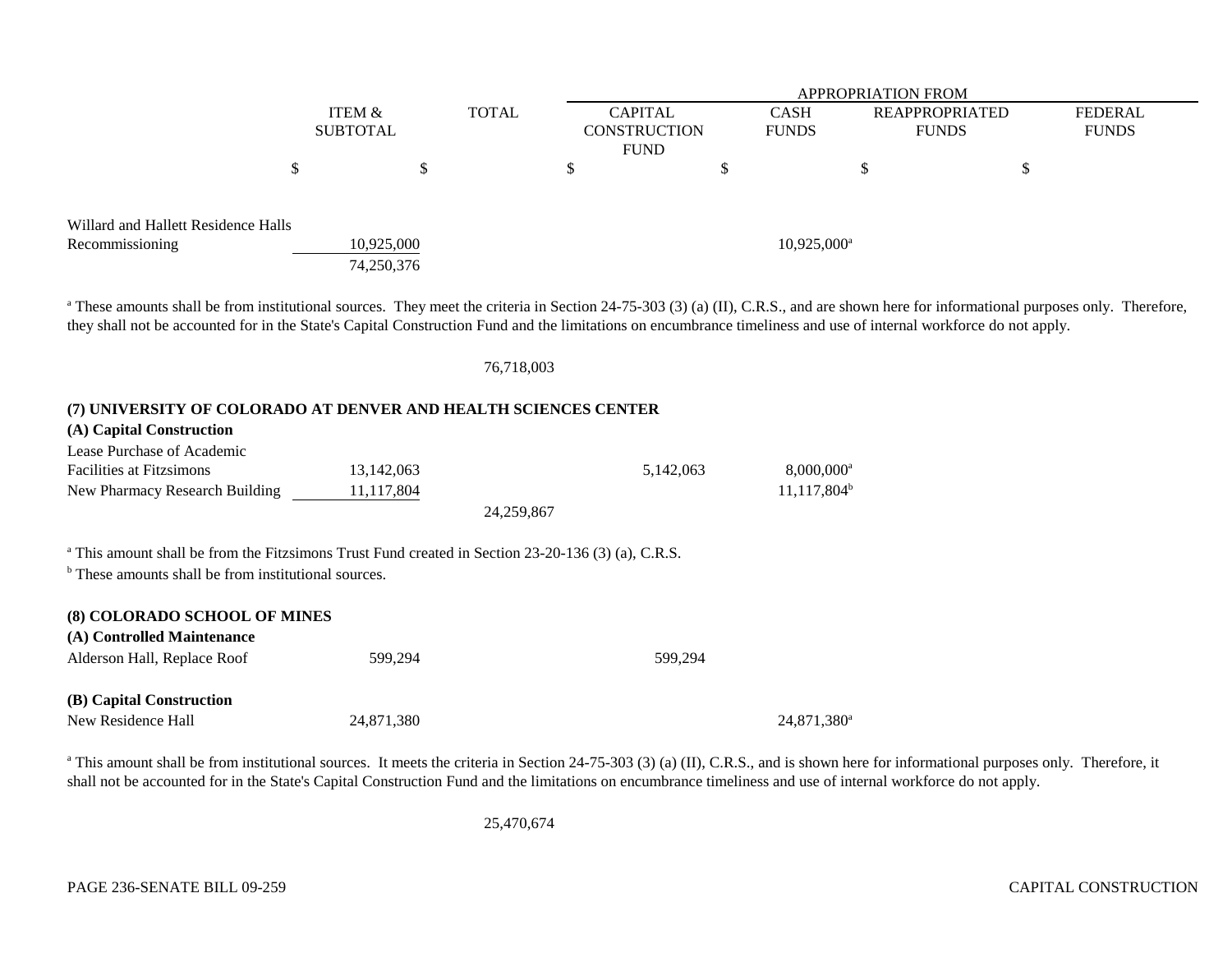|                                     |                           |         |              | APPROPRIATION FROM                            |                             |    |                                       |                                |
|-------------------------------------|---------------------------|---------|--------------|-----------------------------------------------|-----------------------------|----|---------------------------------------|--------------------------------|
|                                     | ITEM &<br><b>SUBTOTAL</b> |         | <b>TOTAL</b> | <b>CAPITAL</b><br>CONSTRUCTION<br><b>FUND</b> | <b>CASH</b><br><b>FUNDS</b> |    | <b>REAPPROPRIATED</b><br><b>FUNDS</b> | <b>FEDERAL</b><br><b>FUNDS</b> |
| \$                                  |                           | \$      |              | \$                                            | \$                          | \$ | \$                                    |                                |
| (9) UNIVERSITY OF NORTHERN COLORADO |                           |         |              |                                               |                             |    |                                       |                                |
| (A) Controlled Maintenance          |                           |         |              |                                               |                             |    |                                       |                                |
| Butler Hancock, Candelaria, and     |                           |         |              |                                               |                             |    |                                       |                                |
| McKee Halls, Re-roof                |                           |         | 760,136      | 760,136                                       |                             |    |                                       |                                |
| (10) ARAPAHOE COMMUNITY COLLEGE     |                           |         |              |                                               |                             |    |                                       |                                |
| (A) Controlled Maintenance          |                           |         |              |                                               |                             |    |                                       |                                |
| Replace Energy Management           |                           |         |              |                                               |                             |    |                                       |                                |
| <b>Control Systems</b>              |                           |         | 901,016      | 901,016                                       |                             |    |                                       |                                |
| (11) PIKES PEAK COMMUNITY COLLEGE   |                           |         |              |                                               |                             |    |                                       |                                |
| (A) Controlled Maintenance          |                           |         |              |                                               |                             |    |                                       |                                |
| Aspen and Breckenridge Buildings,   |                           |         |              |                                               |                             |    |                                       |                                |
| Replace HVAC Control Systems        |                           |         |              |                                               |                             |    |                                       |                                |
| and Rooftop Air Handling Units      |                           |         | 1,197,841    | 1,197,841                                     |                             |    |                                       |                                |
| (12) PUEBLO COMMUNITY COLLEGE       |                           |         |              |                                               |                             |    |                                       |                                |
| (A) Controlled Maintenance          |                           |         |              |                                               |                             |    |                                       |                                |
| Center for New Media Building,      |                           |         |              |                                               |                             |    |                                       |                                |
| Install Fire Alarm and Upgrade      |                           |         |              |                                               |                             |    |                                       |                                |
| HVAC and Electrical System          |                           |         | 665,927      | 665,927                                       |                             |    |                                       |                                |
| (13) RED ROCKS COMMUNITY COLLEGE    |                           |         |              |                                               |                             |    |                                       |                                |
| (A) Controlled Maintenance          |                           |         |              |                                               |                             |    |                                       |                                |
| West Building, Replace Roof         |                           |         | 378,766      | 378,766                                       |                             |    |                                       |                                |
| (14) TRINIDAD STATE JUNIOR COLLEGE  |                           |         |              |                                               |                             |    |                                       |                                |
| (A) Controlled Maintenance          |                           |         |              |                                               |                             |    |                                       |                                |
| Banta Building, Replace Boilers,    |                           |         |              |                                               |                             |    |                                       |                                |
| Windows, and Elevator and           |                           |         |              |                                               |                             |    |                                       |                                |
| <b>Upgrade Duct System</b>          |                           | 652,500 |              | 652,500                                       |                             |    |                                       |                                |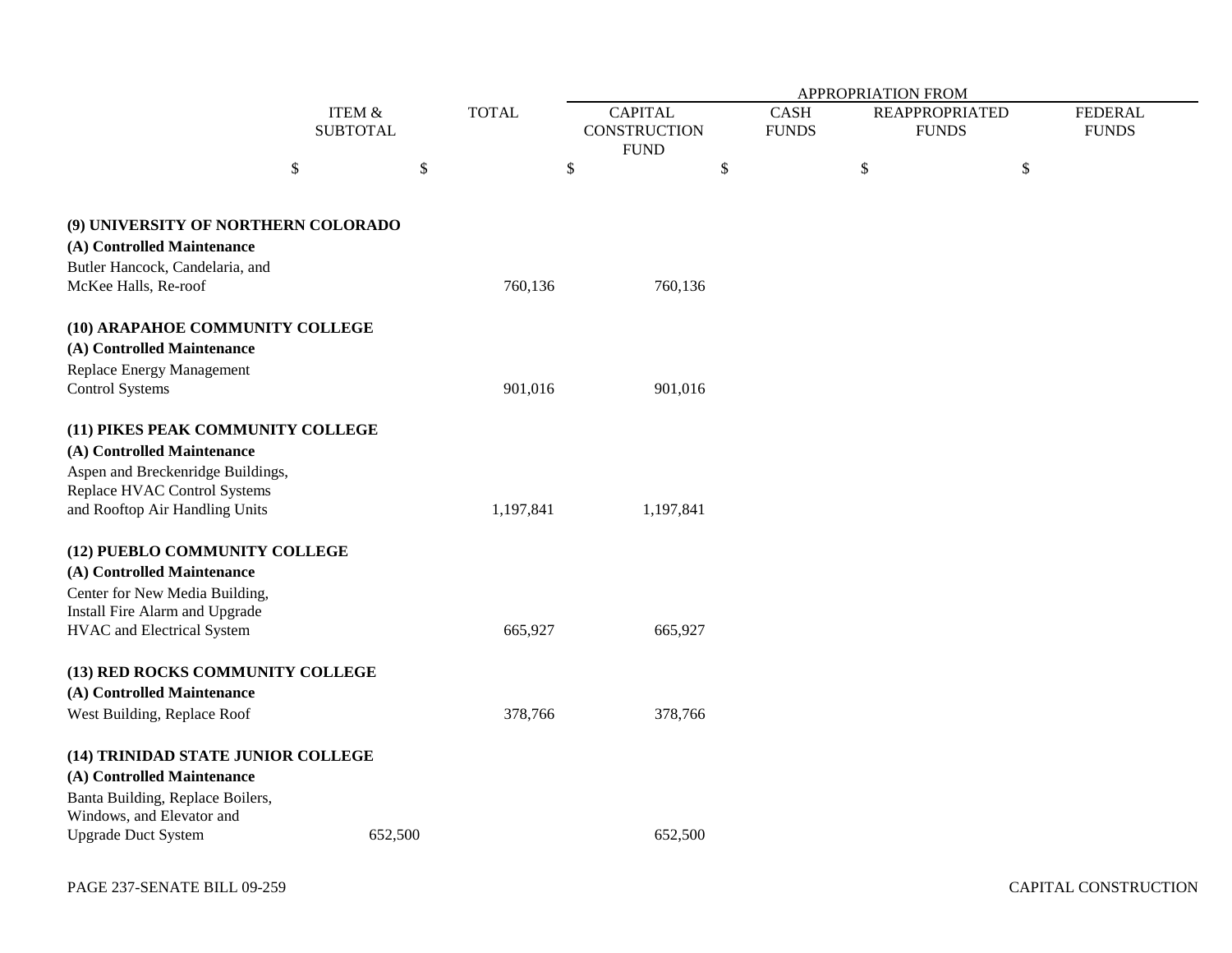|                                                                                                                                                                                                                                                                                                                                                                  | <b>ITEM &amp;</b><br><b>SUBTOTAL</b> |            |              | APPROPRIATION FROM |                                                      |    |                             |                                       |                                |
|------------------------------------------------------------------------------------------------------------------------------------------------------------------------------------------------------------------------------------------------------------------------------------------------------------------------------------------------------------------|--------------------------------------|------------|--------------|--------------------|------------------------------------------------------|----|-----------------------------|---------------------------------------|--------------------------------|
|                                                                                                                                                                                                                                                                                                                                                                  |                                      |            | <b>TOTAL</b> |                    | <b>CAPITAL</b><br><b>CONSTRUCTION</b><br><b>FUND</b> |    | <b>CASH</b><br><b>FUNDS</b> | <b>REAPPROPRIATED</b><br><b>FUNDS</b> | <b>FEDERAL</b><br><b>FUNDS</b> |
|                                                                                                                                                                                                                                                                                                                                                                  | \$                                   | \$         |              | \$                 |                                                      | \$ | $\$$                        | \$                                    |                                |
| Replace Main Communications<br>Line                                                                                                                                                                                                                                                                                                                              |                                      | 77,500     | 730,000      |                    | 77,500                                               |    |                             |                                       |                                |
| (15) AURARIA HIGHER EDUCATION CENTER                                                                                                                                                                                                                                                                                                                             |                                      |            |              |                    |                                                      |    |                             |                                       |                                |
| (A) Controlled Maintenance<br>Art Building, Repair/Replace<br>Indoor Air Quality, Window, and<br><b>HVAC</b>                                                                                                                                                                                                                                                     |                                      | 1,078,986  |              |                    | 1,078,986                                            |    |                             |                                       |                                |
| (B) Capital Construction<br><b>Quandrant Property Purchase</b>                                                                                                                                                                                                                                                                                                   |                                      | 18,000,000 |              |                    |                                                      |    | 18,000,000 <sup>a</sup>     |                                       |                                |
| <sup>a</sup> This amount shall be from institutional sources. It meets the criteria in Section 24-75-303 (3) (a) (II), C.R.S., and is shown here for informational purposes only. Therefore, it<br>shall not be accounted for in the State's Capital Construction Fund and the limitations on encumbrance timeliness and use of internal workforce do not apply. |                                      |            |              |                    |                                                      |    |                             |                                       |                                |
|                                                                                                                                                                                                                                                                                                                                                                  |                                      |            | 19,078,986   |                    |                                                      |    |                             |                                       |                                |
| (16) COLORADO HISTORICAL SOCIETY<br>(A) Controlled Maintenance                                                                                                                                                                                                                                                                                                   |                                      |            |              |                    |                                                      |    |                             |                                       |                                |
| Osier Section House, Repair /<br>Replace Foundation and Drainage                                                                                                                                                                                                                                                                                                 |                                      | 175,000    |              |                    | 175,000                                              |    |                             |                                       |                                |
| Regional Museums, Upgrade<br>Security                                                                                                                                                                                                                                                                                                                            |                                      | 302,456    |              |                    | 302,456                                              |    |                             |                                       |                                |
|                                                                                                                                                                                                                                                                                                                                                                  |                                      | 477,456    |              |                    |                                                      |    |                             |                                       |                                |
| (B) Capital Construction                                                                                                                                                                                                                                                                                                                                         |                                      |            |              |                    |                                                      |    |                             |                                       |                                |
| New Colorado History Museum                                                                                                                                                                                                                                                                                                                                      |                                      | 12,000,000 |              |                    |                                                      |    | $12,000,000$ <sup>a</sup>   |                                       |                                |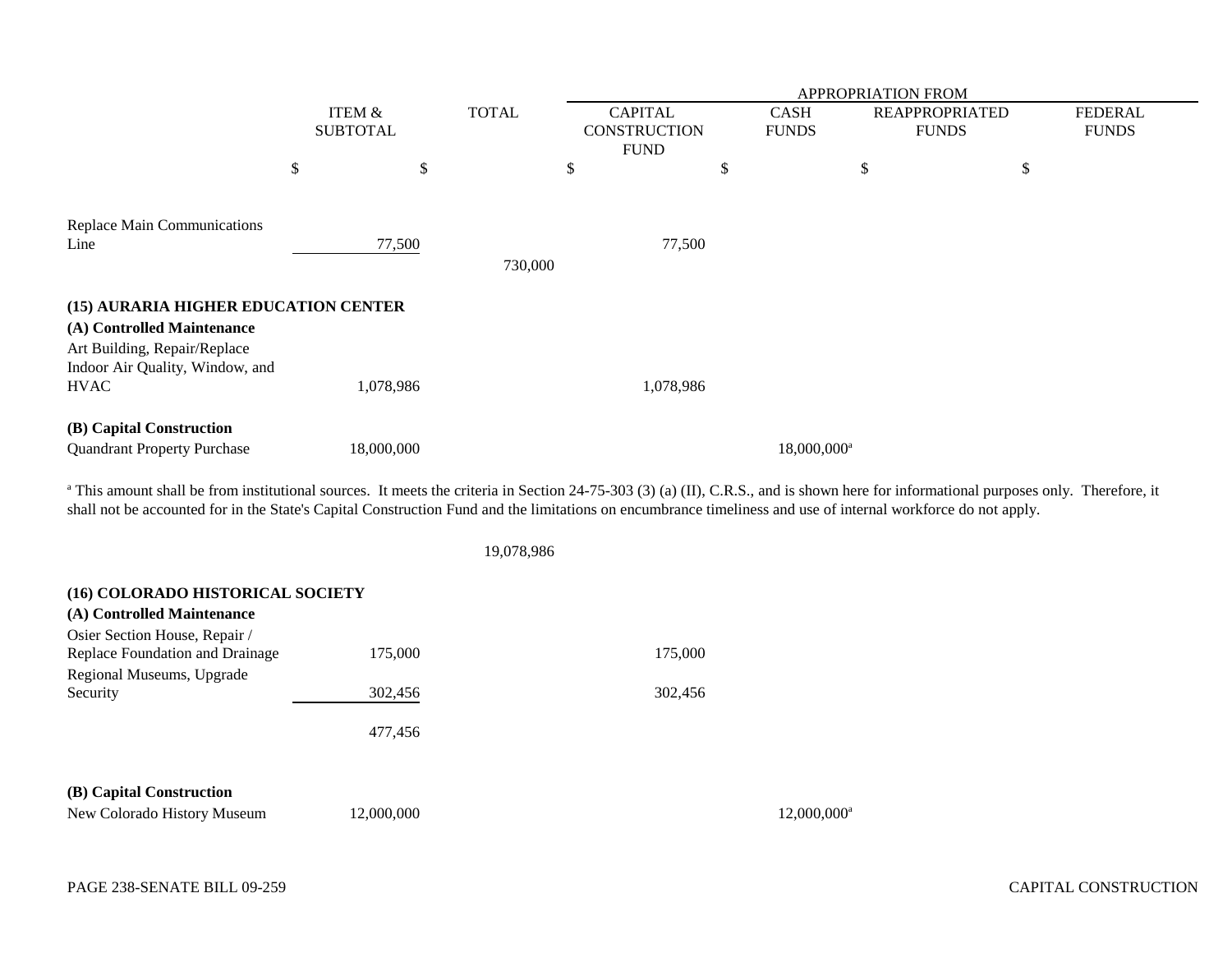|                                                                                                                                                                                           |                 |                   |              | APPROPRIATION FROM |  |                      |                       |              |                |  |
|-------------------------------------------------------------------------------------------------------------------------------------------------------------------------------------------|-----------------|-------------------|--------------|--------------------|--|----------------------|-----------------------|--------------|----------------|--|
|                                                                                                                                                                                           |                 | <b>ITEM &amp;</b> | <b>TOTAL</b> | <b>CAPITAL</b>     |  | <b>CASH</b>          | <b>REAPPROPRIATED</b> |              | <b>FEDERAL</b> |  |
|                                                                                                                                                                                           | <b>SUBTOTAL</b> |                   |              | CONSTRUCTION       |  | <b>FUNDS</b>         | <b>FUNDS</b>          | <b>FUNDS</b> |                |  |
|                                                                                                                                                                                           |                 |                   |              | <b>FUND</b>        |  |                      |                       |              |                |  |
|                                                                                                                                                                                           |                 |                   |              | ◡                  |  |                      | J٥                    |              |                |  |
| <b>Regional Museum Preservation</b><br>Projects                                                                                                                                           |                 | .362,878          |              |                    |  | 600,000 <sup>b</sup> |                       |              | 762,878        |  |
| <sup>a</sup> This amount shall be from the State Museum Cash Fund created in Section 24-80-214, C.R.S.                                                                                    |                 | 13,362,878        |              |                    |  |                      |                       |              |                |  |
| <sup>b</sup> Of this amount \$500,000 shall be from Limited Gaming Revenues deposited in the State Historical Fund, pursuant to Section 12-47.1-1201, C.R.S., and \$100,000 shall be from |                 |                   |              |                    |  |                      |                       |              |                |  |
|                                                                                                                                                                                           |                 |                   |              |                    |  |                      |                       |              |                |  |

gifts, grants, and donations.

|                                                       | 13,840,334    |                                                       |               |           |
|-------------------------------------------------------|---------------|-------------------------------------------------------|---------------|-----------|
| <b>TOTALS PART III</b><br>(HIGHER EDUCATION)          | \$351,945,225 | \$17,619,428                                          | \$333,562,919 | \$762,878 |
|                                                       |               | <b>PART IV</b><br><b>DEPARTMENT OF HUMAN SERVICES</b> |               |           |
| (1) MENTAL HEALTH AND ALCOHOL AND DRUG ABUSE SERVICES |               |                                                       |               |           |
| (A) Controlled Maintenance                            |               |                                                       |               |           |
| Colorado Mental Health Institute at                   |               |                                                       |               |           |
| Fort Logan, Replace Emergency                         |               |                                                       |               |           |
| Generator and Auto Transfer                           |               |                                                       |               |           |
| Switches                                              | 1,432,241     | 1,432,241                                             |               |           |

| Colorado Mental Health Institute at   |           |         |
|---------------------------------------|-----------|---------|
| Pueblo, Repair / Replace Campus       |           |         |
| Tunnel and Utility Infrastructure     |           |         |
| System                                | 758,167   | 758.167 |
| <b>Grand Junction Regional Center</b> |           |         |
| Group Homes, Replace HVAC             |           |         |
| Systems                               | 875,497   | 875,497 |
|                                       | 3,065,905 |         |
|                                       |           |         |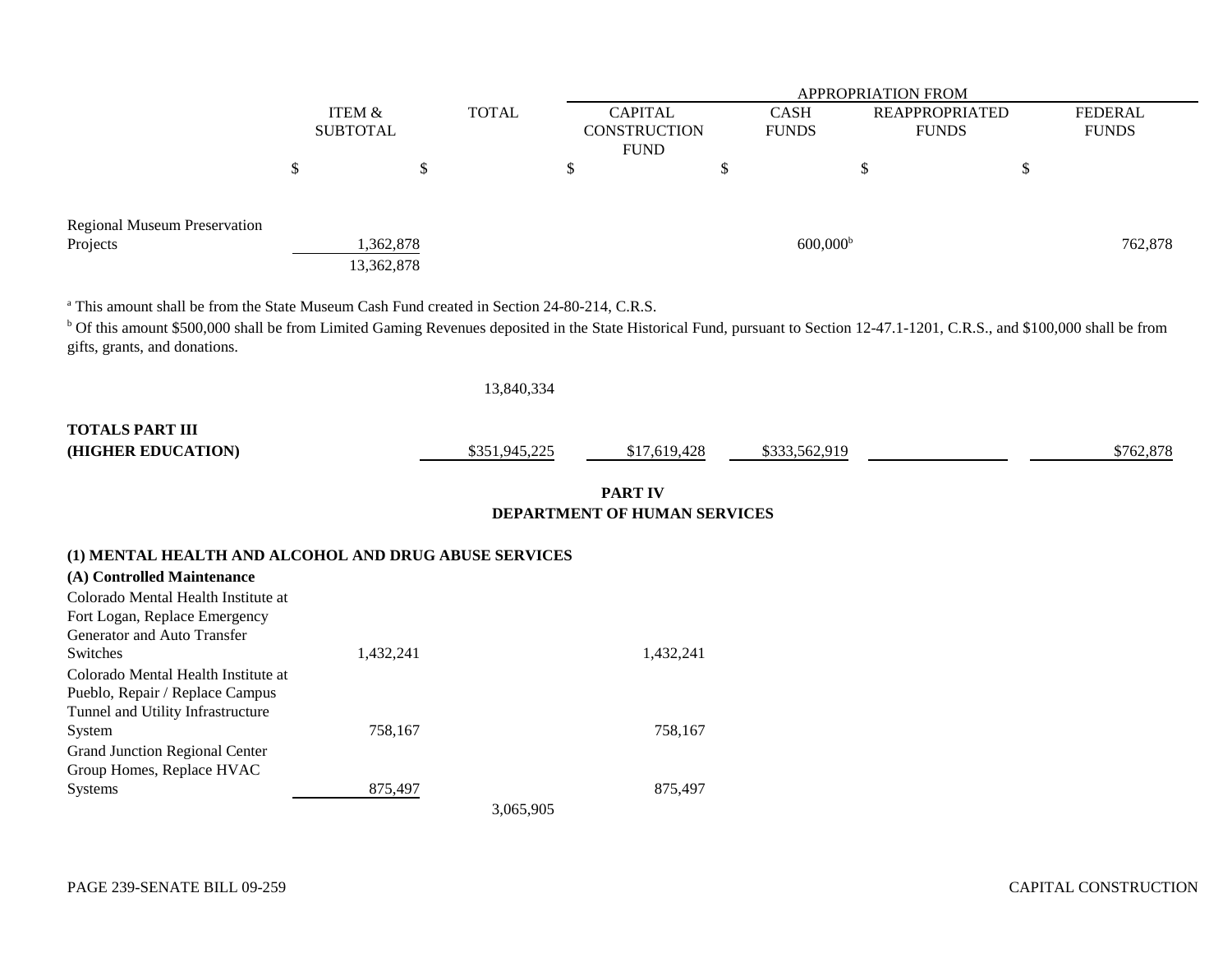|                                                                                                            |                           |              | APPROPRIATION FROM                                            |                        |                                       |                                |  |  |  |
|------------------------------------------------------------------------------------------------------------|---------------------------|--------------|---------------------------------------------------------------|------------------------|---------------------------------------|--------------------------------|--|--|--|
|                                                                                                            | ITEM &<br><b>SUBTOTAL</b> | <b>TOTAL</b> | <b>CAPITAL</b><br><b>CONSTRUCTION</b>                         | CASH<br><b>FUNDS</b>   | <b>REAPPROPRIATED</b><br><b>FUNDS</b> | <b>FEDERAL</b><br><b>FUNDS</b> |  |  |  |
| $\$$                                                                                                       | \$                        | \$           | <b>FUND</b>                                                   | $\$$                   | $\,$                                  | $\,$                           |  |  |  |
|                                                                                                            |                           |              |                                                               |                        |                                       |                                |  |  |  |
| <b>TOTALS PART IV</b><br>(HUMAN SERVICES)                                                                  |                           | \$3,065,905  | \$3,065,905                                                   |                        |                                       |                                |  |  |  |
|                                                                                                            |                           |              | <b>PART V</b>                                                 |                        |                                       |                                |  |  |  |
|                                                                                                            |                           |              | DEPARTMENT OF LABOR AND EMPLOYMENT                            |                        |                                       |                                |  |  |  |
| (1) CAPITAL CONSTRUCTION                                                                                   |                           |              |                                                               |                        |                                       |                                |  |  |  |
| 251 East 12th Avenue, Roof<br>Replacement                                                                  | 475,832                   |              |                                                               |                        |                                       | 475,832                        |  |  |  |
| Internet Self-service                                                                                      | 2,883,316                 |              |                                                               | 2,883,316 <sup>a</sup> |                                       |                                |  |  |  |
|                                                                                                            |                           | 3,359,148    |                                                               |                        |                                       |                                |  |  |  |
| <sup>a</sup> This amount shall be from the Employment Support Fund created in Section 8-77-109 (1), C.R.S. |                           |              |                                                               |                        |                                       |                                |  |  |  |
| <b>TOTALS PART V</b>                                                                                       |                           |              |                                                               |                        |                                       |                                |  |  |  |
| (LABOR AND EMPLOYMENT)                                                                                     |                           | \$3,359,148  |                                                               | \$2,883,316            |                                       | \$475,832                      |  |  |  |
|                                                                                                            |                           |              | <b>PART VI</b><br>DEPARTMENT OF MILITARY AND VETERANS AFFAIRS |                        |                                       |                                |  |  |  |
|                                                                                                            |                           |              |                                                               |                        |                                       |                                |  |  |  |
| (1) CONTROLLED MAINTENANCE<br>Canon City Armory, Improve Fire<br>Safety and Update Building                |                           |              |                                                               |                        |                                       |                                |  |  |  |
| Systems                                                                                                    |                           | 849,000      | 849,000                                                       |                        |                                       |                                |  |  |  |
| (2) CAPITAL CONSTRUCTION                                                                                   |                           |              |                                                               |                        |                                       |                                |  |  |  |
| Fort Lupton Readiness Center<br>Construction                                                               |                           | 15,390,061   | 5,661,451                                                     |                        |                                       | 9,728,610                      |  |  |  |
|                                                                                                            |                           |              |                                                               |                        |                                       |                                |  |  |  |

<sup>a</sup> This amount shall be from real estate proceeds, pursuant to Section 28-3-106 (1) (s) (I), C.R.S.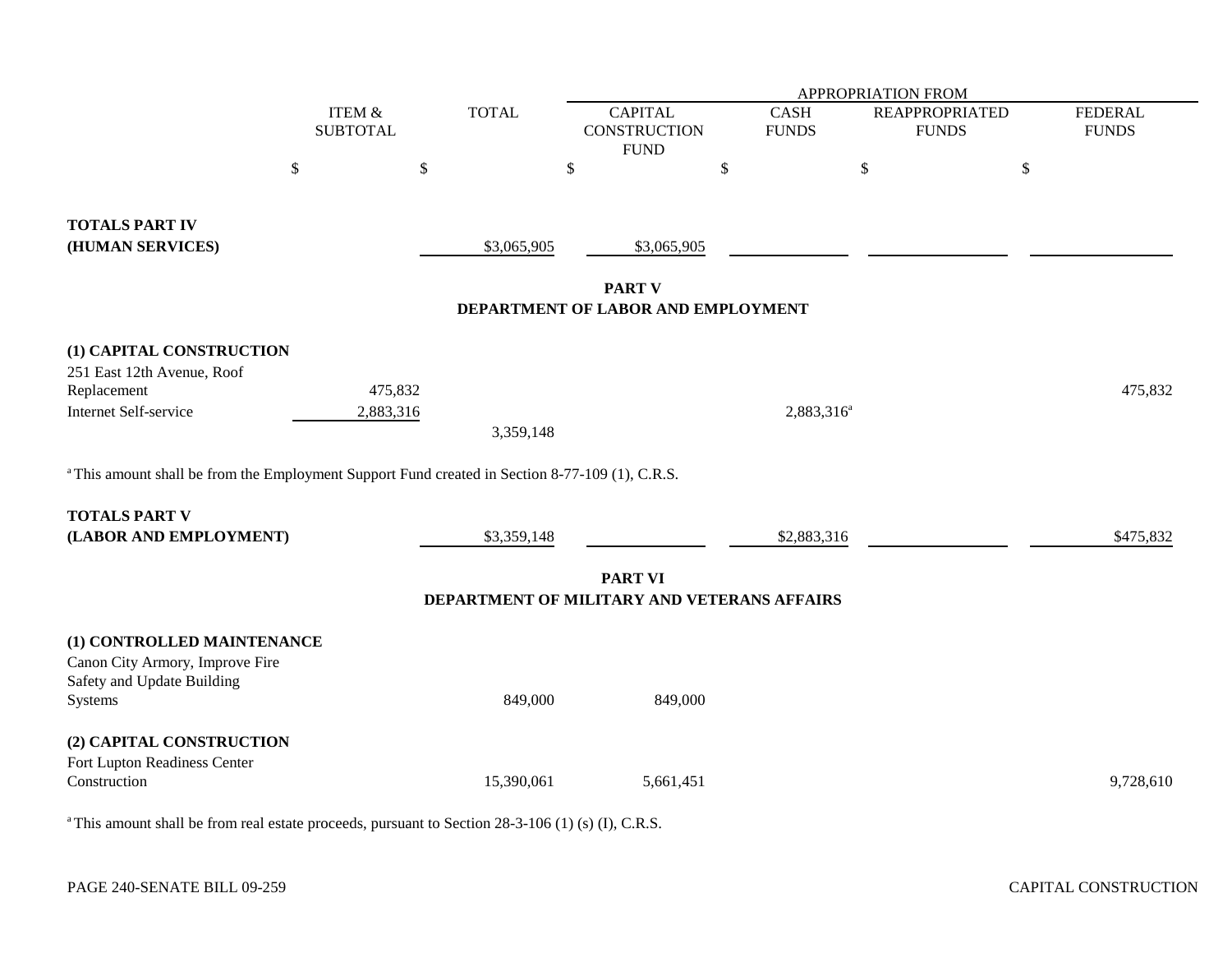| APPROPRIATION FROM<br><b>CAPITAL</b><br><b>CASH</b><br><b>FEDERAL</b><br><b>ITEM &amp;</b><br><b>TOTAL</b><br><b>REAPPROPRIATED</b><br><b>SUBTOTAL</b><br><b>CONSTRUCTION</b><br><b>FUNDS</b><br><b>FUNDS</b><br><b>FUNDS</b><br><b>FUND</b><br>$\$$<br>\$<br>\$<br>\$<br>\$<br>\$<br><b>TOTALS PART VI</b><br>(MILITARY AND VETERANS |  |
|---------------------------------------------------------------------------------------------------------------------------------------------------------------------------------------------------------------------------------------------------------------------------------------------------------------------------------------|--|
|                                                                                                                                                                                                                                                                                                                                       |  |
|                                                                                                                                                                                                                                                                                                                                       |  |
| <b>AFFAIRS</b> )<br>\$16,239,061<br>\$6,510,451<br>\$9,728,610                                                                                                                                                                                                                                                                        |  |
| <b>PART VII</b><br>DEPARTMENT OF NATURAL RESOURCES                                                                                                                                                                                                                                                                                    |  |
| (1) DIVISION OF PARKS AND OUTDOOR RECREATION                                                                                                                                                                                                                                                                                          |  |
| (A) Capital Construction and Controlled Maintenance                                                                                                                                                                                                                                                                                   |  |
| <b>Automated Entrances</b><br>649,000<br>649,000 <sup>a</sup>                                                                                                                                                                                                                                                                         |  |
| Corps Cost Share Improvements<br>4,000,000<br>$2,000,000^a$<br>2,000,000                                                                                                                                                                                                                                                              |  |
| Energy Efficiency and Greening<br>1,500,000<br>$1,500,000^a$                                                                                                                                                                                                                                                                          |  |
| <b>Fuels Mitigation</b><br>1,200,000<br>$300,000^a$<br>900,000                                                                                                                                                                                                                                                                        |  |
| Improvements to Lake Pueblo State                                                                                                                                                                                                                                                                                                     |  |
| $2,100,000$ <sup>a</sup><br>500,000<br>Park<br>2,600,000                                                                                                                                                                                                                                                                              |  |
| Major Repairs, Minor Recreation                                                                                                                                                                                                                                                                                                       |  |
| $4,000,000$ <sup>a</sup><br>Improvements<br>4,000,000                                                                                                                                                                                                                                                                                 |  |
| Off-Highway Vehicle Program                                                                                                                                                                                                                                                                                                           |  |
| <b>Grants and Minor New</b>                                                                                                                                                                                                                                                                                                           |  |
| <b>Construction and Renovation</b><br>3,141,000<br>$3,031,000$ <sup>b</sup><br>110,000                                                                                                                                                                                                                                                |  |
| <b>Park Facilities</b><br>2,450,000<br>$2,450,000^a$                                                                                                                                                                                                                                                                                  |  |
| Park Improvements and Buffer                                                                                                                                                                                                                                                                                                          |  |
| Acquisitions<br>340,000<br>$340,000^a$                                                                                                                                                                                                                                                                                                |  |
| Park Infrastructure Improvements<br>2,125,000<br>$1,700,000^a$<br>425,000                                                                                                                                                                                                                                                             |  |
| 1,000,000<br><b>State Trails Grant Program</b><br>3,000,000<br>$2,000,000^a$<br><b>Staunton State Park</b>                                                                                                                                                                                                                            |  |
| 1,500,000<br>1,500,000 <sup>a</sup>                                                                                                                                                                                                                                                                                                   |  |
| Water Acquisitions/Lease Options<br>880,000<br>880,000 <sup>a</sup><br>and Dam Repairs                                                                                                                                                                                                                                                |  |
| 27,385,000                                                                                                                                                                                                                                                                                                                            |  |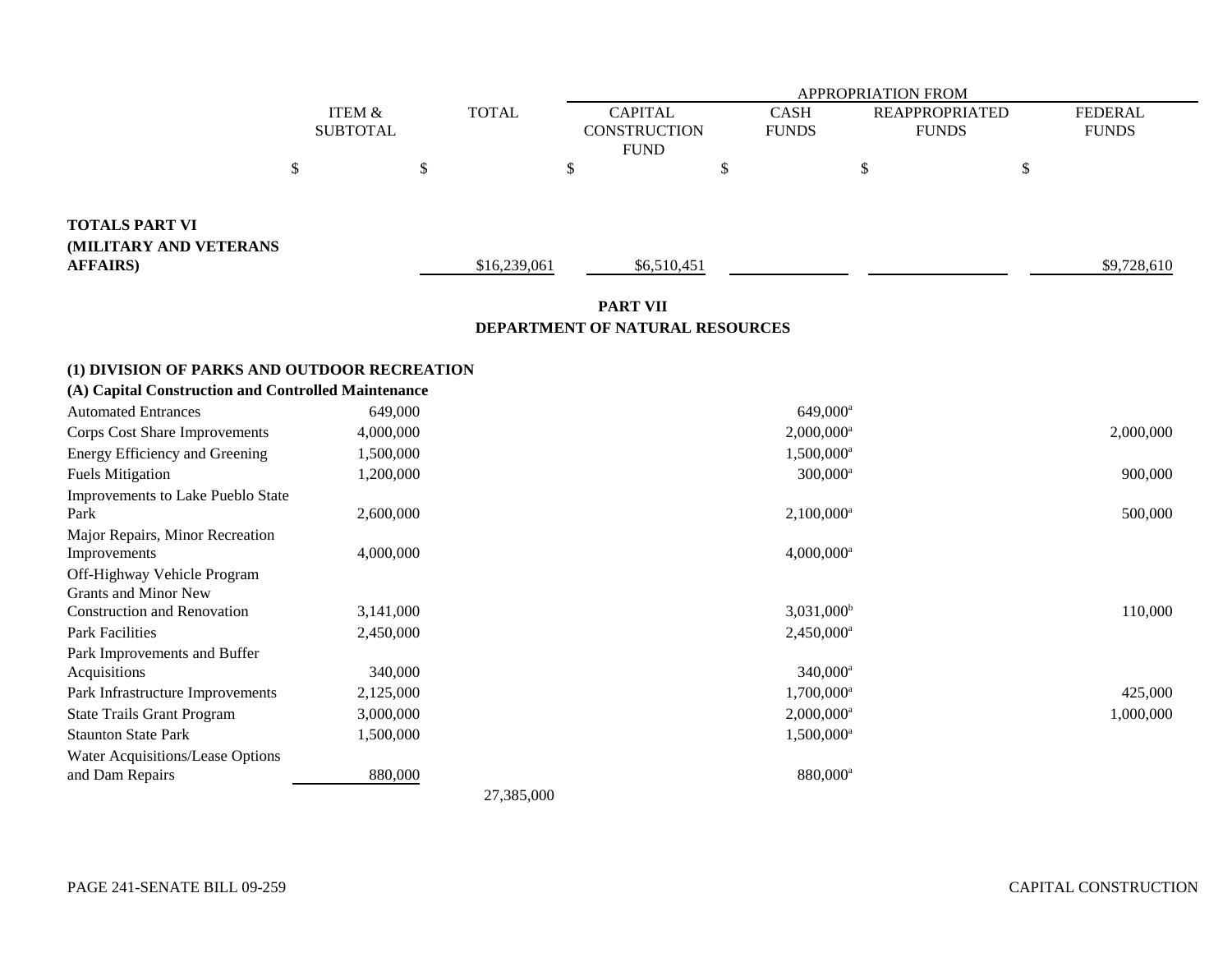|                 |              |                |              | APPROPRIATION FROM    |                |
|-----------------|--------------|----------------|--------------|-----------------------|----------------|
| ITEM &          | <b>TOTAL</b> | <b>CAPITAL</b> | CASH         | <b>REAPPROPRIATED</b> | <b>FEDERAL</b> |
| <b>SUBTOTAL</b> |              | CONSTRUCTION   | <b>FUNDS</b> | <b>FUNDS</b>          | <b>FUNDS</b>   |
|                 |              | <b>FUND</b>    |              |                       |                |
|                 |              |                |              |                       |                |

a Of these amounts, \$12,529,000 shall be from the Division of Parks and Outdoor Recreation distribution of Lottery proceeds, \$6,590,000 shall be from Great Outdoors Colorado Board Grants, and \$300,000 shall be from the Highway Users Tax Fund pursuant to Section 33-10-111 (4), C.R.S. The amounts shown from Great Outdoors Colorado Board Grants and Lottery Proceeds are for informational purposes only. Lottery proceeds are based on estimates and are shown for informational purposes only. As more current projections of Lottery proceeds become available, the Division may make adjustments to the amounts and projects shown here.

<sup>b</sup> This amount shall be from the Off-Highway Vehicle Recreation Fund pursuant to Section 33-14.5-106 (1), C.R.S.

### **(2) DIVISION OF WILDLIFE**

## **(A) Capital Construction and Controlled Maintenance**

| Colorado Outdoor Educational        |           |                          |         |
|-------------------------------------|-----------|--------------------------|---------|
| <b>Recreation Center</b>            | 3,000,000 | $3,000,000$ <sup>a</sup> |         |
| Cooperative Habitat Improvements    | 425,000   | $425,000^{\circ}$        |         |
| Dam Maintenance, Repair, and        |           |                          |         |
| Improvement                         | 262,500   | $262,500^{\circ}$        |         |
| <b>Employee Housing Repairs</b>     | 670,845   | $670,845$ <sup>a</sup>   |         |
| Fish Unit Maintenance and           |           |                          |         |
| Improvement                         | 2,373,000 | $2,373,000^a$            |         |
| Grants for Improvements, Repairs,   |           |                          |         |
| and Development on Wetlands and     |           |                          |         |
| <b>Shooting Ranges</b>              | 1,200,000 | $1,200,000^a$            |         |
| Major Repairs and Minor             |           |                          |         |
| Improvements                        | 631,806   | $631,806^{\circ}$        |         |
| Motorboat Access on Lakes and       |           |                          |         |
| <b>Streams</b>                      | 417,900   | $104,475$ <sup>a</sup>   | 313,425 |
| <b>Property Acquisition</b>         | 4,500,000 | $4,500,000$ <sup>a</sup> |         |
| Property Maintenance,               |           |                          |         |
| Improvement, and Development        | 1,750,455 | $1,750,455$ <sup>a</sup> |         |
| <b>Service Centers Improvements</b> | 3,832,500 | $3,832,500^a$            |         |
| Small Maintenance and               |           |                          |         |
| <b>Improvement Projects</b>         | 594,720   | 594,720 <sup>a</sup>     |         |
| Stream and Lake Improvements        | 534,450   | $534,450^{\circ}$        |         |
|                                     |           | 20, 193, 176             |         |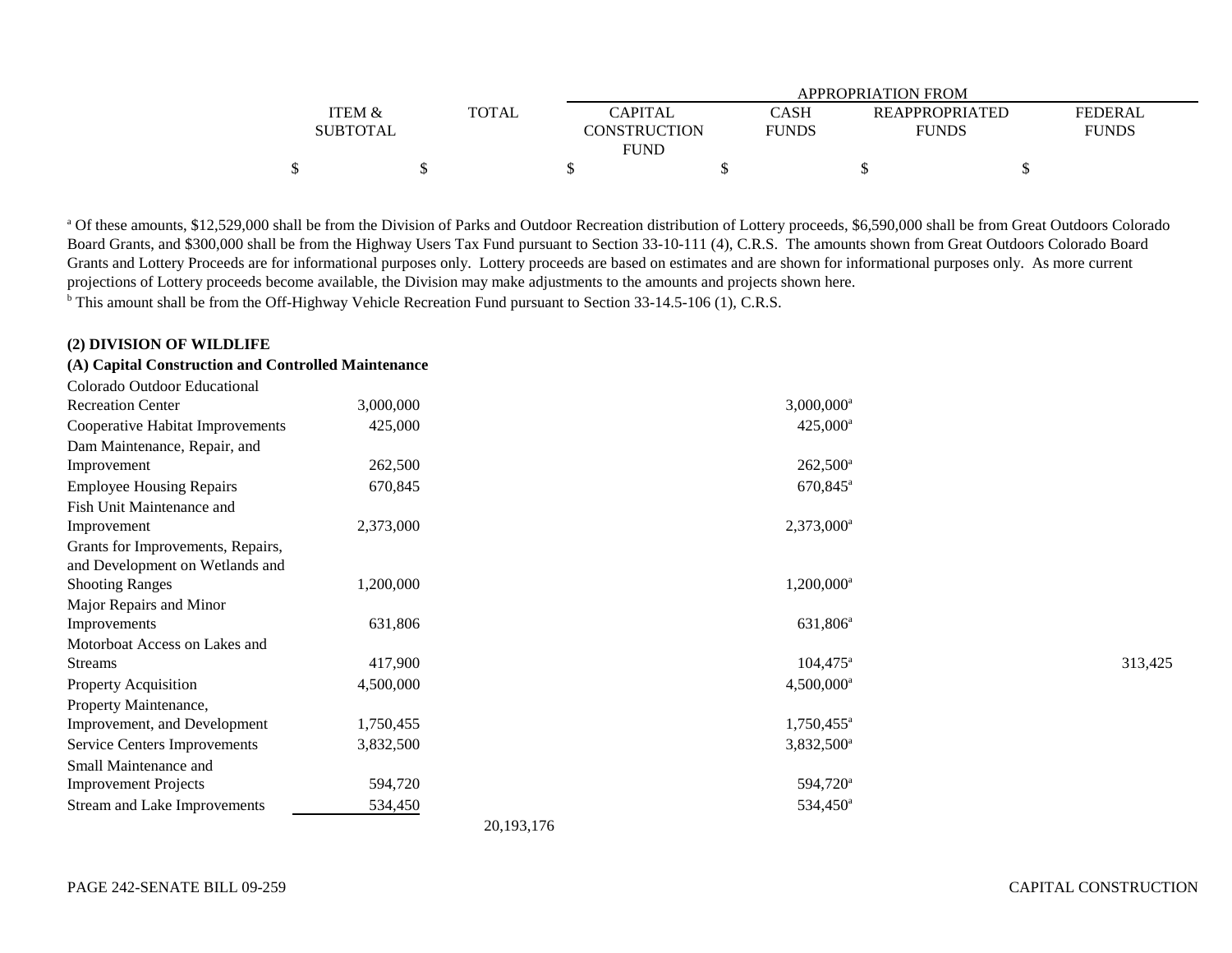|                                                                                                             |                           |              | APPROPRIATION FROM                                             |                             |                                       |                                |  |  |  |
|-------------------------------------------------------------------------------------------------------------|---------------------------|--------------|----------------------------------------------------------------|-----------------------------|---------------------------------------|--------------------------------|--|--|--|
|                                                                                                             | ITEM &<br><b>SUBTOTAL</b> | <b>TOTAL</b> | <b>CAPITAL</b><br><b>CONSTRUCTION</b><br><b>FUND</b>           | <b>CASH</b><br><b>FUNDS</b> | <b>REAPPROPRIATED</b><br><b>FUNDS</b> | <b>FEDERAL</b><br><b>FUNDS</b> |  |  |  |
|                                                                                                             | \$                        | \$           | \$                                                             | $\$$                        | $\$$                                  | $\$$                           |  |  |  |
| <sup>a</sup> These amounts shall be from the Wildlife Cash Fund created in Section 33-1-112 (1) (a), C.R.S. |                           |              |                                                                |                             |                                       |                                |  |  |  |
| <b>TOTALS PART VII</b><br>(NATURAL RESOURCES)                                                               |                           | \$47,578,176 |                                                                | \$42,329,751                |                                       | \$5,248,425                    |  |  |  |
|                                                                                                             |                           |              | <b>PART VIII</b><br>DEPARTMENT OF PERSONNEL AND ADMINISTRATION |                             |                                       |                                |  |  |  |
| (1) CONTROLLED MAINTENANCE<br><b>Emergency Controlled</b>                                                   |                           |              |                                                                |                             |                                       |                                |  |  |  |
| Maintenance                                                                                                 | 2,000,000                 |              | 2,000,000                                                      |                             |                                       |                                |  |  |  |
| Executive Residence, Install Fire<br>Alarm and Sprinkler System                                             | 583,000                   |              | 583,000                                                        |                             |                                       |                                |  |  |  |
| Legislative Services Building,<br>Repair Main Electrical Vault                                              | 669,500                   |              | 669,500                                                        |                             |                                       |                                |  |  |  |
| State Capitol Building,<br>Repair/Replace Interior Door<br>Hardware                                         | 277,750                   | 3,530,250    | 277,750                                                        |                             |                                       |                                |  |  |  |
| <b>TOTALS PART VIII</b><br>(PERSONNEL AND<br><b>ADMINISTRATION)</b>                                         |                           | \$3,530,250  | \$3,530,250                                                    |                             |                                       |                                |  |  |  |

### **PART IX DEPARTMENT OF PUBLIC HEALTH AND ENVIRONMENT**

# **(1) CONTROLLED MAINTENANCE**

PAGE 243-SENATE BILL 09-259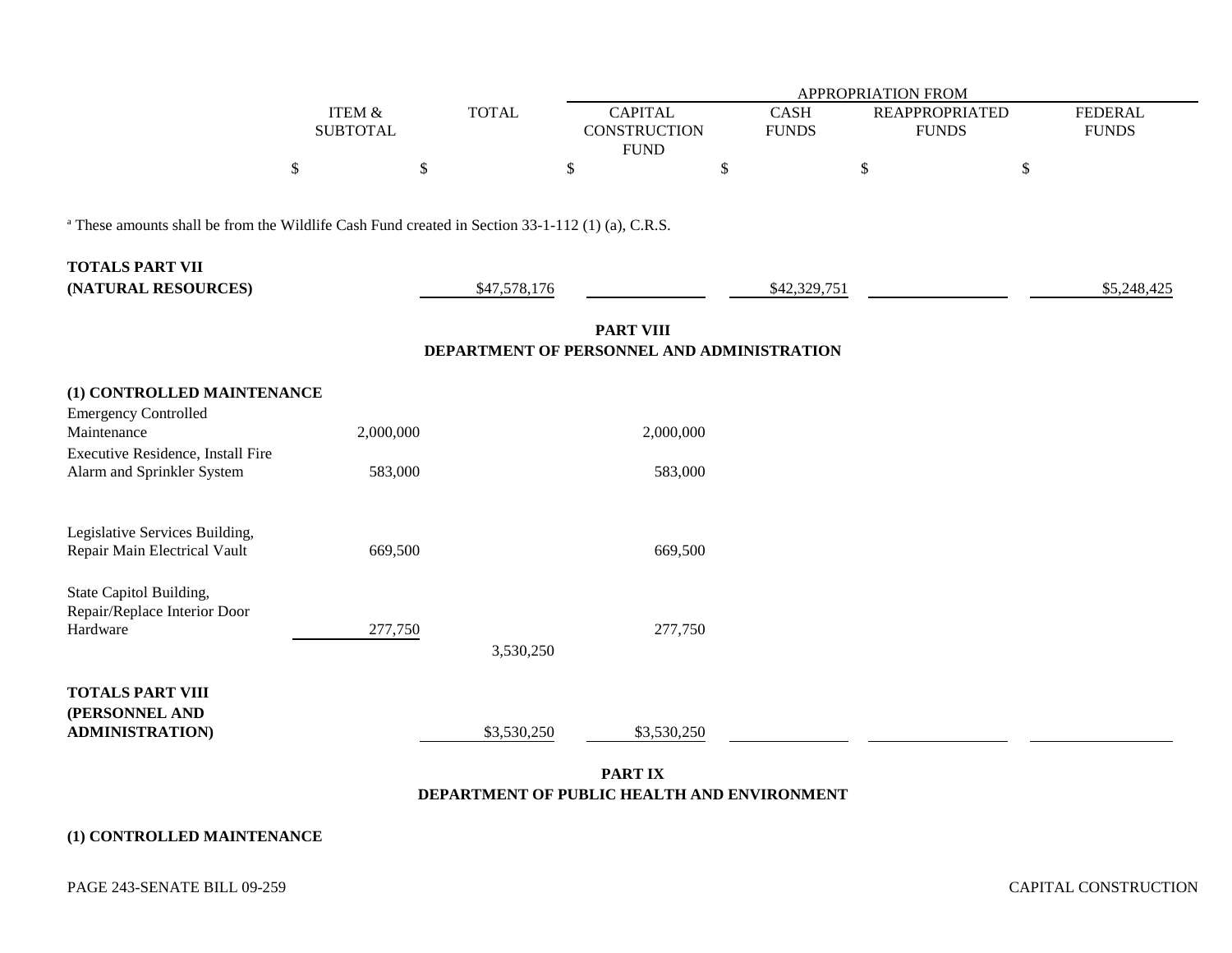|                                    |   |                 |              | <b>APPROPRIATION FROM</b> |    |                          |                       |   |                           |  |
|------------------------------------|---|-----------------|--------------|---------------------------|----|--------------------------|-----------------------|---|---------------------------|--|
|                                    |   | ITEM &          | <b>TOTAL</b> | <b>CAPITAL</b>            |    | <b>CASH</b>              | <b>REAPPROPRIATED</b> |   | <b>FEDERAL</b>            |  |
|                                    |   | <b>SUBTOTAL</b> |              | <b>CONSTRUCTION</b>       |    | <b>FUNDS</b>             | <b>FUNDS</b>          |   | <b>FUNDS</b>              |  |
|                                    |   |                 |              | <b>FUND</b>               |    |                          |                       |   |                           |  |
|                                    | D | \$              |              | \$                        | \$ |                          | \$                    | Φ |                           |  |
|                                    |   |                 |              |                           |    |                          |                       |   |                           |  |
| Reconfigure Emergency Power        |   |                 |              |                           |    |                          |                       |   |                           |  |
| System                             |   |                 | 184,089      | 184,089                   |    |                          |                       |   |                           |  |
| (2) CAPITAL CONSTRUCTION           |   |                 |              |                           |    |                          |                       |   |                           |  |
| <b>Brownsfield Cleanup Program</b> |   | 250,000         |              |                           |    | $250,000^{\rm a}$        |                       |   |                           |  |
| Cleanup Projects, American         |   |                 |              |                           |    |                          |                       |   |                           |  |
| Recovery and Reinvestment          |   |                 |              |                           |    |                          |                       |   |                           |  |
| Act of 2009                        |   | 22,550,000      |              |                           |    | $2,050,000$ <sup>a</sup> |                       |   | $20,500,000$ <sup>c</sup> |  |
| <b>Natural Damages Restoration</b> |   | 18,546,274      |              |                           |    | 14,546,274 <sup>b</sup>  |                       |   | 4,000,000                 |  |
|                                    |   |                 | 41,346,274   |                           |    |                          |                       |   |                           |  |

<sup>a</sup> This amount shall be from the Hazardous Substance Response Fund created in Section 25-16-104.6 (1) (a), C.R.S.

<sup>b</sup> This amount shall be from the Natural Resources Damages Recovery Fund created in Section 25-16-104.7 (1), C.R.S.

c This amount reflects funds anticipated to be received pursuant to the federal American Recovery and Reinvestment Act of 2009.

| <b>TOTALS PART IX</b><br>(PUBLIC HEALTH AND<br><b>ENVIRONMENT</b> )                                                    | \$41,530,363 | \$184,089                                    | \$16,846,274           | \$24,500,000 |
|------------------------------------------------------------------------------------------------------------------------|--------------|----------------------------------------------|------------------------|--------------|
|                                                                                                                        |              | <b>PART X</b><br>DEPARTMENT OF PUBLIC SAFETY |                        |              |
| (1) CAPITAL CONSTRUCTION<br>Alamosa Troop Office, Regional<br><b>Communications Center</b>                             | 1,217,719    |                                              | 1,217,719 <sup>a</sup> |              |
| <sup>a</sup> This amount shall be from the Highway Users Tax Fund pursuant to Section 43-4-201 (3) (a) (I) (B), C.R.S. |              |                                              |                        |              |
| <b>TOTALS PART X</b><br>(PUBLIC SAFETY)                                                                                | \$1,217,719  |                                              | \$1,217,719            |              |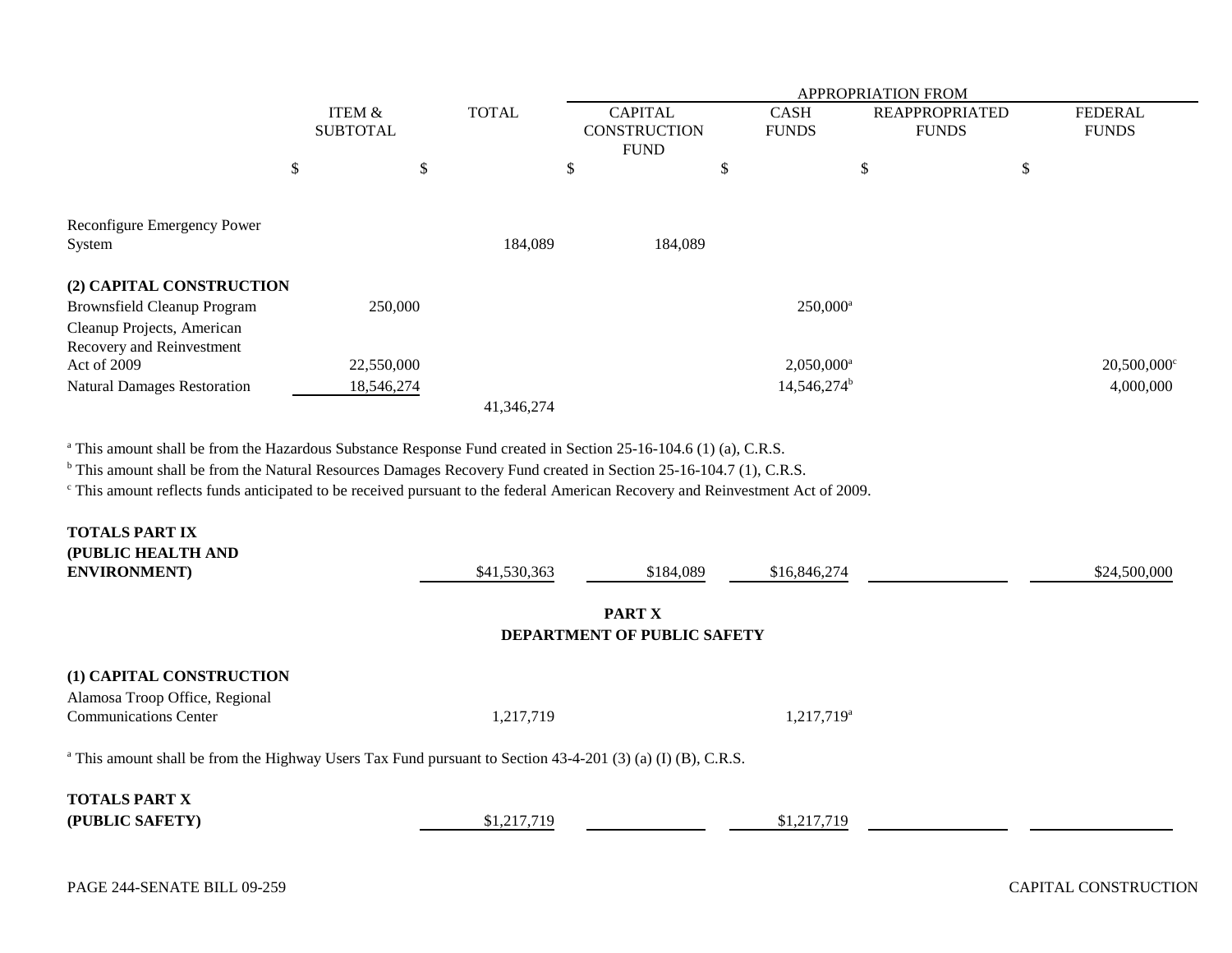|                                                                                                                                                |                                      |           |              |                                               |                             | APPROPRIATION FROM                    |                                |
|------------------------------------------------------------------------------------------------------------------------------------------------|--------------------------------------|-----------|--------------|-----------------------------------------------|-----------------------------|---------------------------------------|--------------------------------|
|                                                                                                                                                | <b>ITEM &amp;</b><br><b>SUBTOTAL</b> |           | <b>TOTAL</b> | <b>CAPITAL</b><br><b>CONSTRUCTION</b>         | <b>CASH</b><br><b>FUNDS</b> | <b>REAPPROPRIATED</b><br><b>FUNDS</b> | <b>FEDERAL</b><br><b>FUNDS</b> |
|                                                                                                                                                | $\mathbb{S}$                         | \$        |              | <b>FUND</b><br>\$                             | $\,$                        | $\mathbb{S}$                          | $\boldsymbol{\mathbb{S}}$      |
|                                                                                                                                                |                                      |           |              | <b>PART XI</b><br>DEPARTMENT OF REVENUE       |                             |                                       |                                |
| (1) CAPITAL CONSTRUCTION                                                                                                                       |                                      |           |              |                                               |                             |                                       |                                |
| Colorado Integrated Tax<br>Architecture Upgrade<br>Lottery Back Office System                                                                  |                                      | 7,444,907 |              | 7,444,907                                     |                             |                                       |                                |
| Migration                                                                                                                                      |                                      | 2,940,000 | 10,384,907   |                                               | $2,940,000^a$               |                                       |                                |
| <sup>a</sup> This amount shall be from the State Lottery Fund created in Section 24-35-210 (1), C.R.S.                                         |                                      |           |              |                                               |                             |                                       |                                |
| <b>TOTALS PART XI</b><br>(REVENUE)                                                                                                             |                                      |           | \$10,384,907 | \$7,444,907                                   | \$2,940,000                 |                                       |                                |
|                                                                                                                                                |                                      |           |              | <b>PART XII</b><br>DEPARTMENT OF THE TREASURY |                             |                                       |                                |
| (1) CERTIFICATES OF PARTICIPATION<br>Lease Purchase of Academic<br>Facilities Pursuant to Section<br>23-19.9-102, C.R.S.                       |                                      |           | 16,652,725   |                                               | $16,652,725^{\circ}$        |                                       |                                |
| <sup>a</sup> This amount shall be from the Higher Education Federal Mineral Lease Revenues Fund created in Section 23-19.9-102 (1) (a), C.R.S. |                                      |           |              |                                               |                             |                                       |                                |
| <b>TOTALS PART XII</b><br>(TREASURY)                                                                                                           |                                      |           | \$16,652,725 |                                               | \$16,652,725                |                                       |                                |
| <b>GRAND TOTALS</b>                                                                                                                            |                                      |           |              |                                               |                             |                                       |                                |
| PAGE 245-SENATE BILL 09-259                                                                                                                    |                                      |           |              |                                               |                             |                                       | CAPITAL CONSTRUCTIO            |

CAPITAL CONSTRUCTION